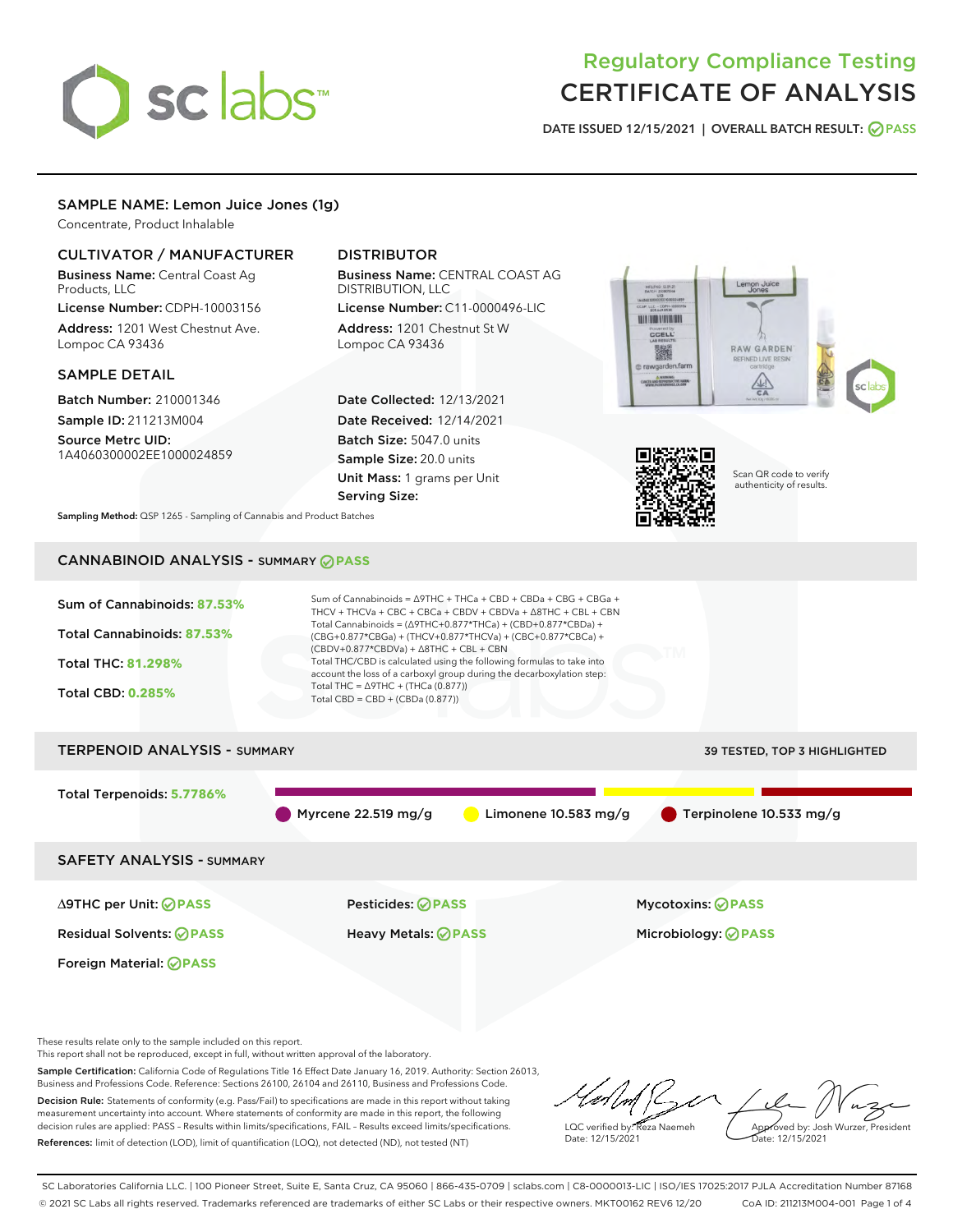

Terpene analysis utilizing gas chromatography-flame ionization detection (GC-



LEMON JUICE JONES (1G) | DATE ISSUED 12/15/2021 | OVERALL BATCH RESULT: 2 PASS

TERPENOID TEST RESULTS - 12/15/2021

FID). **Method:** QSP 1192 - Analysis of Terpenoids by GC-FID

### CANNABINOID TEST RESULTS - 12/14/2021 2 PASS

Tested by high-performance liquid chromatography with diode-array detection (HPLC-DAD). **Method:** QSP 1157 - Analysis of Cannabinoids by HPLC-DAD

### TOTAL CANNABINOIDS: **87.53%**

Total Cannabinoids (Total THC) + (Total CBD) + (Total CBG) + (Total THCV) + (Total CBC) + (Total CBDV) + ∆8THC + CBL + CBN

TOTAL THC: **81.298%** Total THC (∆9THC+0.877\*THCa)

TOTAL CBD: **0.285%**

Total CBD (CBD+0.877\*CBDa)

TOTAL CBG: 5.314% Total CBG (CBG+0.877\*CBGa)

TOTAL THCV: 0.42% Total THCV (THCV+0.877\*THCVa)

TOTAL CBC: ND Total CBC (CBC+0.877\*CBCa)

TOTAL CBDV: ND Total CBDV (CBDV+0.877\*CBDVa)

| <b>COMPOUND</b>            | LOD/LOQ<br>(mg/g) | <b>MEASUREMENT</b><br><b>UNCERTAINTY</b><br>(mg/g) | <b>RESULT</b><br>(mg/g) | <b>RESULT</b><br>(%) |
|----------------------------|-------------------|----------------------------------------------------|-------------------------|----------------------|
| <b>A9THC</b>               | 0.06 / 0.26       | ±27.967                                            | 812.98                  | 81.298               |
| <b>CBG</b>                 | 0.06 / 0.19       | ±2.094                                             | 53.14                   | 5.314                |
| <b>THCV</b>                | 0.1 / 0.2         | ±0.21                                              | 4.2                     | 0.42                 |
| <b>CBD</b>                 | 0.07/0.29         | ±0.132                                             | 2.85                    | 0.285                |
| <b>CBN</b>                 | 0.1 / 0.3         | ±0.14                                              | 2.1                     | 0.21                 |
| $\triangle$ 8THC           | 0.1/0.4           | N/A                                                | <b>ND</b>               | <b>ND</b>            |
| <b>THCa</b>                | 0.05/0.14         | N/A                                                | <b>ND</b>               | <b>ND</b>            |
| <b>THCVa</b>               | 0.07/0.20         | N/A                                                | <b>ND</b>               | <b>ND</b>            |
| <b>CBDa</b>                | 0.02/0.19         | N/A                                                | <b>ND</b>               | <b>ND</b>            |
| <b>CBDV</b>                | 0.04 / 0.15       | N/A                                                | <b>ND</b>               | <b>ND</b>            |
| <b>CBDVa</b>               | 0.03/0.53         | N/A                                                | <b>ND</b>               | <b>ND</b>            |
| <b>CBGa</b>                | 0.1/0.2           | N/A                                                | <b>ND</b>               | <b>ND</b>            |
| <b>CBL</b>                 | 0.06 / 0.24       | N/A                                                | <b>ND</b>               | <b>ND</b>            |
| <b>CBC</b>                 | 0.2 / 0.5         | N/A                                                | <b>ND</b>               | <b>ND</b>            |
| <b>CBCa</b>                | 0.07 / 0.28       | N/A                                                | <b>ND</b>               | <b>ND</b>            |
| <b>SUM OF CANNABINOIDS</b> |                   |                                                    | $875.3$ mg/g            | 87.53%               |

### **UNIT MASS: 1 grams per Unit**

| ∆9THC per Unit                         | 1120 per-package limit | 812.98 mg/unit  | <b>PASS</b> |
|----------------------------------------|------------------------|-----------------|-------------|
| <b>Total THC per Unit</b>              |                        | 812.98 mg/unit  |             |
| <b>CBD per Unit</b>                    |                        | $2.85$ mg/unit  |             |
| <b>Total CBD per Unit</b>              |                        | $2.85$ mg/unit  |             |
| <b>Sum of Cannabinoids</b><br>per Unit |                        | 875.3 mg/unit   |             |
| <b>Total Cannabinoids</b><br>per Unit  |                        | $875.3$ mg/unit |             |

| <b>COMPOUND</b>          | LOD/LOQ<br>(mg/g) | <b>MEASUREMENT</b><br><b>UNCERTAINTY</b><br>(mg/g) | <b>RESULT</b><br>(mg/g) | <b>RESULT</b><br>(%) |
|--------------------------|-------------------|----------------------------------------------------|-------------------------|----------------------|
| <b>Myrcene</b>           | 0.008 / 0.025     | ±0.2905                                            | 22.519                  | 2.2519               |
| Limonene                 | 0.005 / 0.016     | ±0.1513                                            | 10.583                  | 1.0583               |
| Terpinolene              | 0.008 / 0.026     | ±0.2159                                            | 10.533                  | 1.0533               |
| $\alpha$ Pinene          | 0.005 / 0.017     | ±0.0308                                            | 3.578                   | 0.3578               |
| $\beta$ Pinene           | 0.004 / 0.014     | ±0.0375                                            | 3.265                   | 0.3265               |
| $\beta$ Caryophyllene    | 0.004 / 0.012     | ±0.0860                                            | 2.417                   | 0.2417               |
| Linalool                 | 0.009 / 0.032     | ±0.0358                                            | 0.943                   | 0.0943               |
| $\alpha$ Humulene        | 0.009/0.029       | ±0.0197                                            | 0.614                   | 0.0614               |
| $\alpha$ Phellandrene    | 0.006 / 0.020     | ±0.0057                                            | 0.421                   | 0.0421               |
| Fenchol                  | 0.010 / 0.034     | ±0.0153                                            | 0.396                   | 0.0396               |
| 3 Carene                 | 0.005 / 0.018     | ±0.0055                                            | 0.384                   | 0.0384               |
| $\alpha$ Terpinene       | 0.005 / 0.017     | ±0.0048                                            | 0.319                   | 0.0319               |
| Ocimene                  | 0.011 / 0.038     | ±0.0101                                            | 0.314                   | 0.0314               |
| Terpineol                | 0.016 / 0.055     | ±0.0169                                            | 0.275                   | 0.0275               |
| Camphene                 | 0.005 / 0.015     | ±0.0027                                            | 0.234                   | 0.0234               |
| $trans-\beta$ -Farnesene | 0.008 / 0.025     | ±0.0081                                            | 0.228                   | 0.0228               |
| $\gamma$ Terpinene       | 0.006 / 0.018     | ±0.0037                                            | 0.216                   | 0.0216               |
| <b>Borneol</b>           | 0.005 / 0.016     | ±0.0031                                            | 0.074                   | 0.0074               |
| Nerolidol                | 0.009 / 0.028     | ±0.0046                                            | 0.073                   | 0.0073               |
| $\alpha$ Bisabolol       | 0.008 / 0.026     | ±0.0035                                            | 0.065                   | 0.0065               |
| Fenchone                 | 0.009 / 0.028     | ±0.0018                                            | 0.062                   | 0.0062               |
| Citronellol              | 0.003 / 0.010     | ±0.0030                                            | 0.062                   | 0.0062               |
| Guaiol                   | 0.009 / 0.030     | ±0.0024                                            | 0.051                   | 0.0051               |
| Valencene                | 0.009 / 0.030     | ±0.0028                                            | 0.040                   | 0.0040               |
| Sabinene                 | 0.004 / 0.014     | ±0.0004                                            | 0.032                   | 0.0032               |
| p-Cymene                 | 0.005 / 0.016     | ±0.0009                                            | 0.032                   | 0.0032               |
| Eucalyptol               | 0.006 / 0.018     | ±0.0007                                            | 0.029                   | 0.0029               |
| Sabinene Hydrate         | 0.006 / 0.022     | ±0.0010                                            | 0.027                   | 0.0027               |
| Caryophyllene<br>Oxide   | 0.010 / 0.033     | N/A                                                | $<$ LOQ                 | 100                  |
| (-)-Isopulegol           | 0.005 / 0.016     | N/A                                                | ND                      | <b>ND</b>            |
| Camphor                  | 0.006 / 0.019     | N/A                                                | ND                      | ND                   |
| Isoborneol               | 0.004 / 0.012     | N/A                                                | ND                      | ND                   |
| Menthol                  | 0.008 / 0.025     | N/A                                                | <b>ND</b>               | ND                   |
| Nerol                    | 0.003 / 0.011     | N/A                                                | ND                      | ND                   |
| R-(+)-Pulegone           | 0.003 / 0.011     | N/A                                                | ND                      | ND                   |
| Geraniol                 | 0.002 / 0.007     | N/A                                                | <b>ND</b>               | ND                   |
| <b>Geranyl Acetate</b>   | 0.004 / 0.014     | N/A                                                | <b>ND</b>               | ND                   |
| $\alpha$ Cedrene         | 0.005 / 0.016     | N/A                                                | ND                      | ND                   |
| Cedrol                   | 0.008 / 0.027     | N/A                                                | <b>ND</b>               | ND                   |
| <b>TOTAL TERPENOIDS</b>  |                   |                                                    | 57.786 mg/g             | 5.7786%              |

SC Laboratories California LLC. | 100 Pioneer Street, Suite E, Santa Cruz, CA 95060 | 866-435-0709 | sclabs.com | C8-0000013-LIC | ISO/IES 17025:2017 PJLA Accreditation Number 87168 © 2021 SC Labs all rights reserved. Trademarks referenced are trademarks of either SC Labs or their respective owners. MKT00162 REV6 12/20 CoA ID: 211213M004-001 Page 2 of 4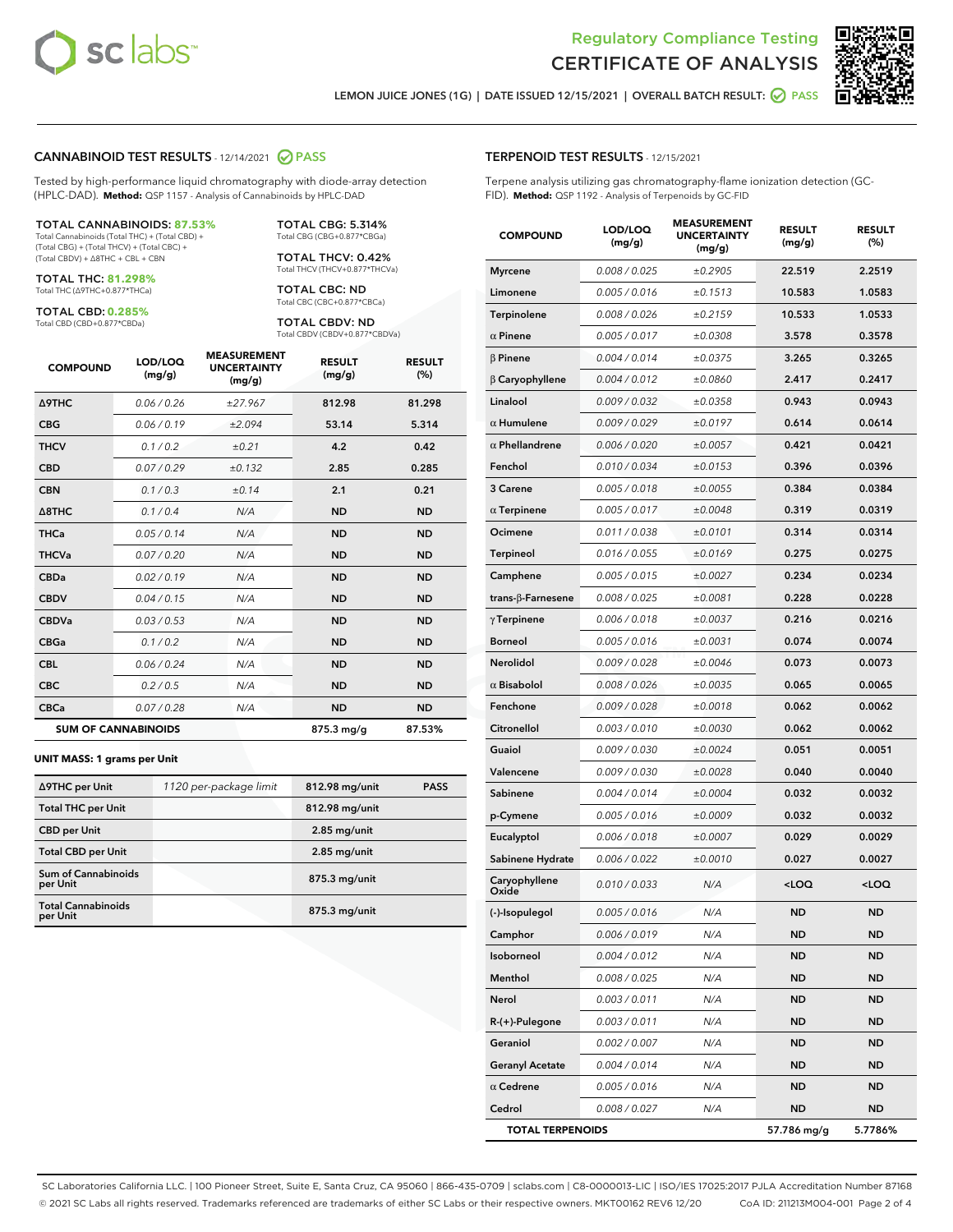



LEMON JUICE JONES (1G) | DATE ISSUED 12/15/2021 | OVERALL BATCH RESULT: @ PASS

# CATEGORY 1 PESTICIDE TEST RESULTS - 12/15/2021 2 PASS

Pesticide and plant growth regulator analysis utilizing high-performance liquid chromatography-mass spectrometry (HPLC-MS) or gas chromatography-mass spectrometry (GC-MS). \*GC-MS utilized where indicated. **Method:** QSP 1212 - Analysis of Pesticides and Mycotoxins by LC-MS or QSP 1213 - Analysis of Pesticides by GC-MS

| <b>COMPOUND</b>             | LOD/LOQ<br>$(\mu g/g)$ | <b>ACTION</b><br><b>LIMIT</b><br>$(\mu g/g)$ | <b>MEASUREMENT</b><br><b>UNCERTAINTY</b><br>$(\mu g/g)$ | <b>RESULT</b><br>$(\mu g/g)$ | <b>RESULT</b> |
|-----------------------------|------------------------|----------------------------------------------|---------------------------------------------------------|------------------------------|---------------|
| Aldicarb                    | 0.03 / 0.08            | $\geq$ LOD                                   | N/A                                                     | <b>ND</b>                    | <b>PASS</b>   |
| Carbofuran                  | 0.02/0.05              | $\ge$ LOD                                    | N/A                                                     | <b>ND</b>                    | <b>PASS</b>   |
| Chlordane*                  | 0.03 / 0.08            | $\ge$ LOD                                    | N/A                                                     | <b>ND</b>                    | <b>PASS</b>   |
| Chlorfenapyr*               | 0.03/0.10              | $\ge$ LOD                                    | N/A                                                     | <b>ND</b>                    | <b>PASS</b>   |
| Chlorpyrifos                | 0.02 / 0.06            | $\ge$ LOD                                    | N/A                                                     | <b>ND</b>                    | <b>PASS</b>   |
| Coumaphos                   | 0.02 / 0.07            | $\ge$ LOD                                    | N/A                                                     | <b>ND</b>                    | <b>PASS</b>   |
| Daminozide                  | 0.02 / 0.07            | $\ge$ LOD                                    | N/A                                                     | <b>ND</b>                    | <b>PASS</b>   |
| <b>DDVP</b><br>(Dichlorvos) | 0.03/0.09              | $\ge$ LOD                                    | N/A                                                     | <b>ND</b>                    | <b>PASS</b>   |
| Dimethoate                  | 0.03/0.08              | $\ge$ LOD                                    | N/A                                                     | <b>ND</b>                    | <b>PASS</b>   |
| Ethoprop(hos)               | 0.03/0.10              | $\ge$ LOD                                    | N/A                                                     | <b>ND</b>                    | <b>PASS</b>   |
| Etofenprox                  | 0.02/0.06              | $\ge$ LOD                                    | N/A                                                     | <b>ND</b>                    | <b>PASS</b>   |
| Fenoxycarb                  | 0.03/0.08              | $\ge$ LOD                                    | N/A                                                     | <b>ND</b>                    | <b>PASS</b>   |
| Fipronil                    | 0.03/0.08              | $\ge$ LOD                                    | N/A                                                     | <b>ND</b>                    | <b>PASS</b>   |
| Imazalil                    | 0.02 / 0.06            | $\ge$ LOD                                    | N/A                                                     | <b>ND</b>                    | <b>PASS</b>   |
| <b>Methiocarb</b>           | 0.02 / 0.07            | $\ge$ LOD                                    | N/A                                                     | <b>ND</b>                    | <b>PASS</b>   |
| Methyl<br>parathion         | 0.03/0.10              | $\ge$ LOD                                    | N/A                                                     | <b>ND</b>                    | <b>PASS</b>   |
| <b>Mevinphos</b>            | 0.03/0.09              | $\ge$ LOD                                    | N/A                                                     | <b>ND</b>                    | <b>PASS</b>   |
| Paclobutrazol               | 0.02 / 0.05            | $\ge$ LOD                                    | N/A                                                     | <b>ND</b>                    | <b>PASS</b>   |
| Propoxur                    | 0.03/0.09              | $\ge$ LOD                                    | N/A                                                     | <b>ND</b>                    | <b>PASS</b>   |
| Spiroxamine                 | 0.03/0.08              | $\ge$ LOD                                    | N/A                                                     | <b>ND</b>                    | <b>PASS</b>   |
| <b>Thiacloprid</b>          | 0.03/0.10              | $\ge$ LOD                                    | N/A                                                     | <b>ND</b>                    | <b>PASS</b>   |
|                             |                        |                                              |                                                         |                              |               |

# CATEGORY 2 PESTICIDE TEST RESULTS - 12/15/2021 @ PASS

| <b>COMPOUND</b>          | LOD/LOO<br>$(\mu g/g)$ | <b>ACTION</b><br><b>LIMIT</b><br>$(\mu g/g)$ | <b>MEASUREMENT</b><br><b>UNCERTAINTY</b><br>$(\mu g/g)$ | <b>RESULT</b><br>$(\mu g/g)$ | <b>RESULT</b> |
|--------------------------|------------------------|----------------------------------------------|---------------------------------------------------------|------------------------------|---------------|
| Abamectin                | 0.03/0.10              | 0.1                                          | N/A                                                     | <b>ND</b>                    | <b>PASS</b>   |
| Acephate                 | 0.02/0.07              | 0.1                                          | N/A                                                     | <b>ND</b>                    | <b>PASS</b>   |
| Acequinocyl              | 0.02/0.07              | 0.1                                          | N/A                                                     | <b>ND</b>                    | <b>PASS</b>   |
| Acetamiprid              | 0.02/0.05              | 0.1                                          | N/A                                                     | <b>ND</b>                    | <b>PASS</b>   |
| Azoxystrobin             | 0.02/0.07              | 0.1                                          | N/A                                                     | <b>ND</b>                    | <b>PASS</b>   |
| <b>Bifenazate</b>        | 0.01/0.04              | 0.1                                          | N/A                                                     | <b>ND</b>                    | <b>PASS</b>   |
| <b>Bifenthrin</b>        | 0.02/0.05              | 3                                            | N/A                                                     | <b>ND</b>                    | <b>PASS</b>   |
| <b>Boscalid</b>          | 0.03/0.09              | 0.1                                          | N/A                                                     | <b>ND</b>                    | <b>PASS</b>   |
| Captan                   | 0.19/0.57              | 0.7                                          | N/A                                                     | <b>ND</b>                    | <b>PASS</b>   |
| Carbaryl                 | 0.02/0.06              | 0.5                                          | N/A                                                     | <b>ND</b>                    | <b>PASS</b>   |
| Chlorantranilip-<br>role | 0.04/0.12              | 10                                           | N/A                                                     | <b>ND</b>                    | <b>PASS</b>   |
| Clofentezine             | 0.03/0.09              | 0.1                                          | N/A                                                     | <b>ND</b>                    | <b>PASS</b>   |

| <b>COMPOUND</b>               | LOD/LOQ<br>(µg/g) | <b>ACTION</b><br>LIMIT<br>$(\mu g/g)$ | <b>MEASUREMENT</b><br><b>UNCERTAINTY</b><br>$(\mu g/g)$ | <b>RESULT</b><br>(µg/g) | <b>RESULT</b> |
|-------------------------------|-------------------|---------------------------------------|---------------------------------------------------------|-------------------------|---------------|
| Cyfluthrin                    | 0.12 / 0.38       | 2                                     | N/A                                                     | <b>ND</b>               | <b>PASS</b>   |
| Cypermethrin                  | 0.11 / 0.32       | 1                                     | N/A                                                     | <b>ND</b>               | <b>PASS</b>   |
| Diazinon                      | 0.02 / 0.05       | 0.1                                   | N/A                                                     | ND                      | <b>PASS</b>   |
| Dimethomorph                  | 0.03 / 0.09       | 2                                     | N/A                                                     | <b>ND</b>               | <b>PASS</b>   |
| Etoxazole                     | 0.02 / 0.06       | 0.1                                   | N/A                                                     | ND                      | <b>PASS</b>   |
| Fenhexamid                    | 0.03 / 0.09       | 0.1                                   | N/A                                                     | <b>ND</b>               | <b>PASS</b>   |
| Fenpyroximate                 | 0.02 / 0.06       | 0.1                                   | N/A                                                     | <b>ND</b>               | <b>PASS</b>   |
| Flonicamid                    | 0.03 / 0.10       | 0.1                                   | N/A                                                     | <b>ND</b>               | <b>PASS</b>   |
| Fludioxonil                   | 0.03 / 0.10       | 0.1                                   | N/A                                                     | <b>ND</b>               | <b>PASS</b>   |
| Hexythiazox                   | 0.02 / 0.07       | 0.1                                   | N/A                                                     | <b>ND</b>               | <b>PASS</b>   |
| Imidacloprid                  | 0.04 / 0.11       | 5                                     | N/A                                                     | <b>ND</b>               | <b>PASS</b>   |
| Kresoxim-methyl               | 0.02 / 0.07       | 0.1                                   | N/A                                                     | <b>ND</b>               | <b>PASS</b>   |
| Malathion                     | 0.03 / 0.09       | 0.5                                   | N/A                                                     | <b>ND</b>               | <b>PASS</b>   |
| Metalaxyl                     | 0.02 / 0.07       | $\overline{c}$                        | N/A                                                     | ND                      | <b>PASS</b>   |
| Methomyl                      | 0.03 / 0.10       | $\mathcal{I}$                         | N/A                                                     | ND                      | <b>PASS</b>   |
| Myclobutanil                  | 0.03 / 0.09       | 0.1                                   | N/A                                                     | <b>ND</b>               | <b>PASS</b>   |
| <b>Naled</b>                  | 0.02 / 0.07       | 0.1                                   | N/A                                                     | <b>ND</b>               | <b>PASS</b>   |
| Oxamyl                        | 0.04 / 0.11       | 0.5                                   | N/A                                                     | <b>ND</b>               | <b>PASS</b>   |
| Pentachloronitro-<br>benzene* | 0.03/0.09         | 0.1                                   | N/A                                                     | <b>ND</b>               | <b>PASS</b>   |
| Permethrin                    | 0.04 / 0.12       | 0.5                                   | N/A                                                     | ND                      | <b>PASS</b>   |
| Phosmet                       | 0.03 / 0.10       | 0.1                                   | N/A                                                     | <b>ND</b>               | <b>PASS</b>   |
| Piperonylbu-<br>toxide        | 0.02 / 0.07       | 3                                     | N/A                                                     | <b>ND</b>               | <b>PASS</b>   |
| Prallethrin                   | 0.03 / 0.08       | 0.1                                   | N/A                                                     | <b>ND</b>               | <b>PASS</b>   |
| Propiconazole                 | 0.02 / 0.07       | 0.1                                   | N/A                                                     | <b>ND</b>               | <b>PASS</b>   |
| Pyrethrins                    | 0.04 / 0.12       | 0.5                                   | N/A                                                     | <b>ND</b>               | <b>PASS</b>   |
| Pyridaben                     | 0.02 / 0.07       | 0.1                                   | N/A                                                     | ND                      | <b>PASS</b>   |
| Spinetoram                    | 0.02 / 0.07       | 0.1                                   | N/A                                                     | <b>ND</b>               | <b>PASS</b>   |
| Spinosad                      | 0.02 / 0.07       | 0.1                                   | N/A                                                     | ND                      | <b>PASS</b>   |
| Spiromesifen                  | 0.02 / 0.05       | 0.1                                   | N/A                                                     | <b>ND</b>               | <b>PASS</b>   |
| Spirotetramat                 | 0.02 / 0.06       | 0.1                                   | N/A                                                     | <b>ND</b>               | <b>PASS</b>   |
| Tebuconazole                  | 0.02 / 0.07       | 0.1                                   | N/A                                                     | <b>ND</b>               | <b>PASS</b>   |
| Thiamethoxam                  | 0.03 / 0.10       | 5                                     | N/A                                                     | ND                      | <b>PASS</b>   |
| Trifloxystrobin               | 0.03 / 0.08       | 0.1                                   | N/A                                                     | ND                      | <b>PASS</b>   |

SC Laboratories California LLC. | 100 Pioneer Street, Suite E, Santa Cruz, CA 95060 | 866-435-0709 | sclabs.com | C8-0000013-LIC | ISO/IES 17025:2017 PJLA Accreditation Number 87168 © 2021 SC Labs all rights reserved. Trademarks referenced are trademarks of either SC Labs or their respective owners. MKT00162 REV6 12/20 CoA ID: 211213M004-001 Page 3 of 4